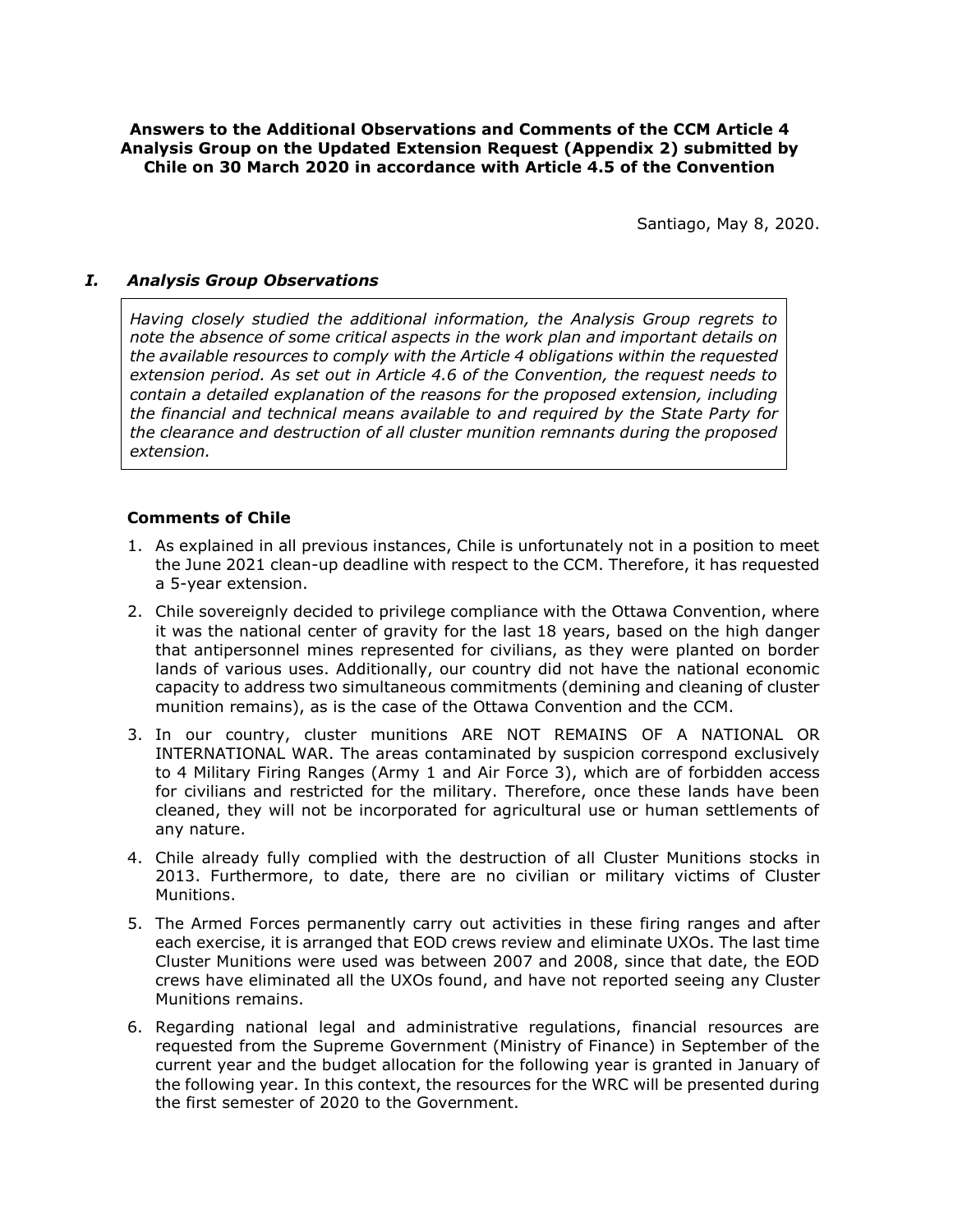- 7. A 5-year extension was requested, for two main reasons:
	- a. Financial planning to address CCM compliance stipulates a 5-year term as well.
	- b. Operationally, the Chilean Armed Forces are scheduled to carry out the cleanup within 5 years.
- 8. Additionally, the COVID-19 Epidemic that is affecting Chile at the moment, is adding great complexity to our country, both financially and in the same way to the responsibilities that the Armed Forces must assume in support of the civilian population.
- *II. Standards framework.*

#### *Analysis Group Observations*

*There appears to be some inconsistency over the relevant provisions in international standards.*

*Para II. 6. Notes that provisions in IMAS chapters 07.11, 08.10, 08.20 and 09.30 will be considered. It is unclear why the para omits IMAS 09.10 Clearance Requirements and/or IMAS 09.11 Battle Area Clearance which contain important provisions relating to this exercise – including the definition of 'clearance': "in the context of mine action, the term refers to tasks or actions to ensure the removal and/or the destruction of all Explosive Ordnance from a specified area to a specified depth or other agreed parameters as stipulated by the NMAA/Tasking Authority."* 

#### **Comments of Chile**.

- 1. It is noted that the observations indicated by the Analysis Group correspond to Paragraph I.6. of the response to comments of March 29, 2020.
- 2. During the 18 years of clearance of antipersonnel mines, carried out by the demining units of the Chilean Army and Navy, International Mine Action Standards (IMAS) were applied, a situation that was reported to the United Nations in the reports on transparency measures. it used the IMSMA system for information management and the MARS system for georeferencing of cleared areas.
- 3. As indicated in Article 4, paragraph 3, of the Convention on Cluster Munitions, the States Parties shall take into account for the development of activities the cleaning and destruction of cluster munition remnants, international standards, including international standards. on Mine Action (IMAS, International Mine Action Standards).

In this sense, Chile has considered, among others, the following IMAS:

- a. IMAS 07.10 Guidelines and requirements for the management of land release and residual contamination operations.
- b. IMAS 07.11 Land release.
- c. IMAS 08.10 Non-Technical Survey (NTS).
- d. IMAS 08.20 Technical Survey (TS).
- e. IMAS 09.10\_Ed2-Am6 Clearance requirements.
- f. IMAS 09.11 Battle Area Clearance (BAC).
- g. IMAS 09.20 The inspection of cleared land: guidelines for the use of sampling procedures (Second Edition, Amendment 6, June 2013).
- h. IMAS 09.30 Explosive Ordnance Disposal Ed 2 Amend 5 October 14.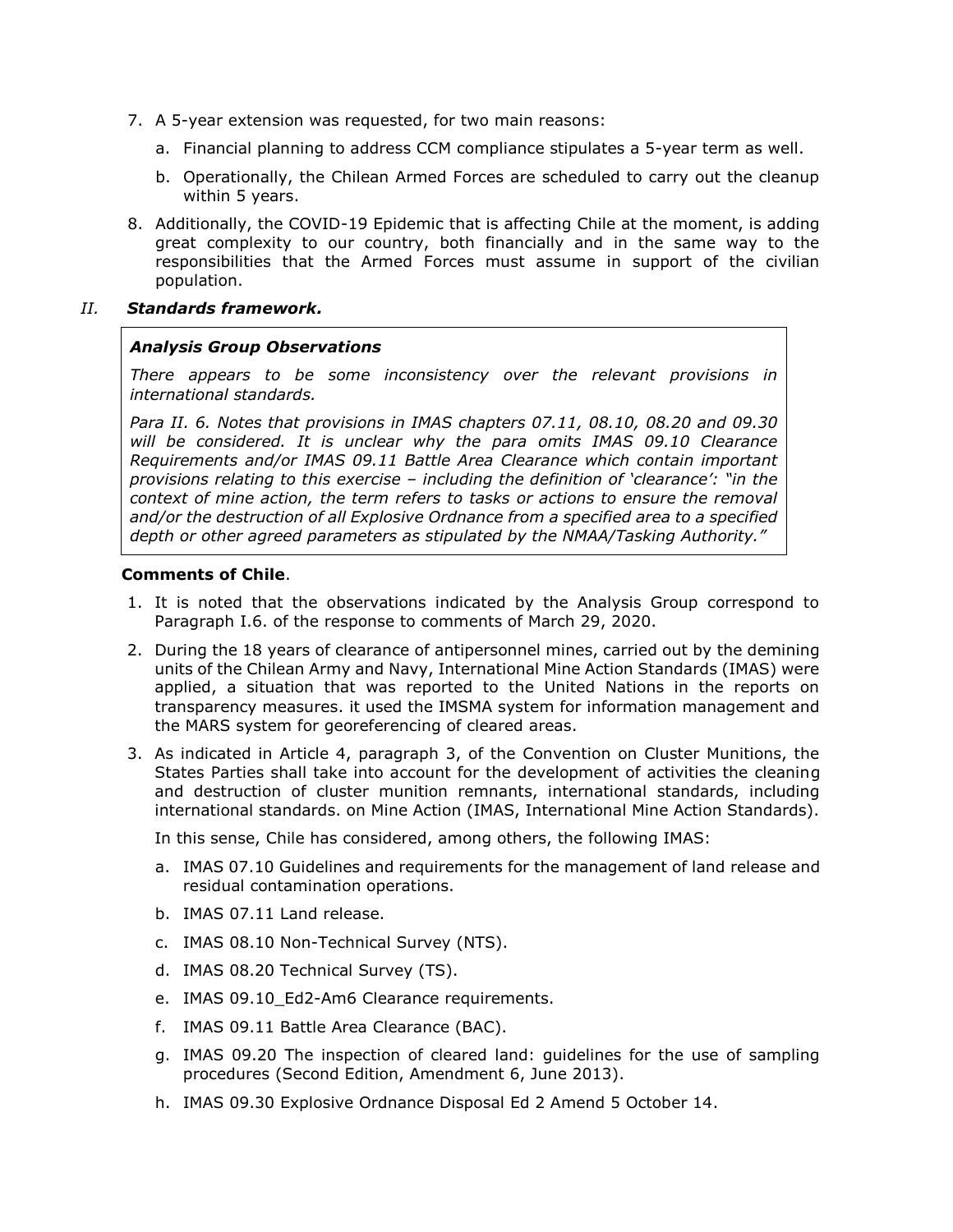### *Analysis Group Observations*

Para III. 9. states that the Training Centre for Demining and Destruction of *Explosives (CEDDEX) will carry out the certification of cleared areas. The certification mentioned would need to be based on defined clearance parameters, such as the minimum specified depth to which all CMR have been removed. This in turn should inform the selection of appropriate equipment (metal detectors, mechanical assets etc).*

#### **Comments of Chile**.

As the Analysis Group points out, in its comments in paragraph III.9, the Training Center for Demining and Destruction of Explosives (CEDDEX), will be the body that will certify the cleaning work, to be carried out by the Army's, Navy and Chilean Air Force EOD Units; but the parameters such as depth, definition of spaces, equipment to carry out the tracking will be provided and arranged by the National Authority (SECNAD), in this sense, compliance with United Nations standards for these purposes is guaranteed.

#### *Question 1:*

*Could CEDDEX please confirm that clearance will be conducted in line with the provisions in IMAS 09.10/09.11? it would also be useful to understand the minimum specified clearance depth that will be applied to CMR clearance in Chile?*

#### **Answer of Chile.**

CEDDEX for 18 years carried out almost all the Certification processes, in the cleared mined areas during the implementation of Article 5 of the Ottawa Convention, antecedents recorded in the reports sent to the United Nations. The identification of the sectors and georeferencing of the minefields obtained through the IMSMA and MARS systems.

Consequently, the processes established in IMAS 09.10, 09.11 and 09.20, the quality control and certification of cleared areas within the framework of the Convention on Cluster Munitions, will be carried out once the clearance of the area to be certified has been carried out. Considering among other aspects the depth established by the national authority, in order to ensure that the terrain is safe for users.

The depth established by the National Authority for this process is 30 centimeters.

#### **III. Land Release Calculations**

#### *Analysis Group Observations*

*As described in the original extension request Para I. 3. of this Appendix notes that 32,272,476 m2 was cancelled through Non-Technical Survey, this is in line with the provisions outlined in IMAS 07.11 and 08.10.*

#### **Comments of Chile**.

It is noted that the observations indicated by the Analysis Group in Paragraph I.3, correspond to Paragraph I.2.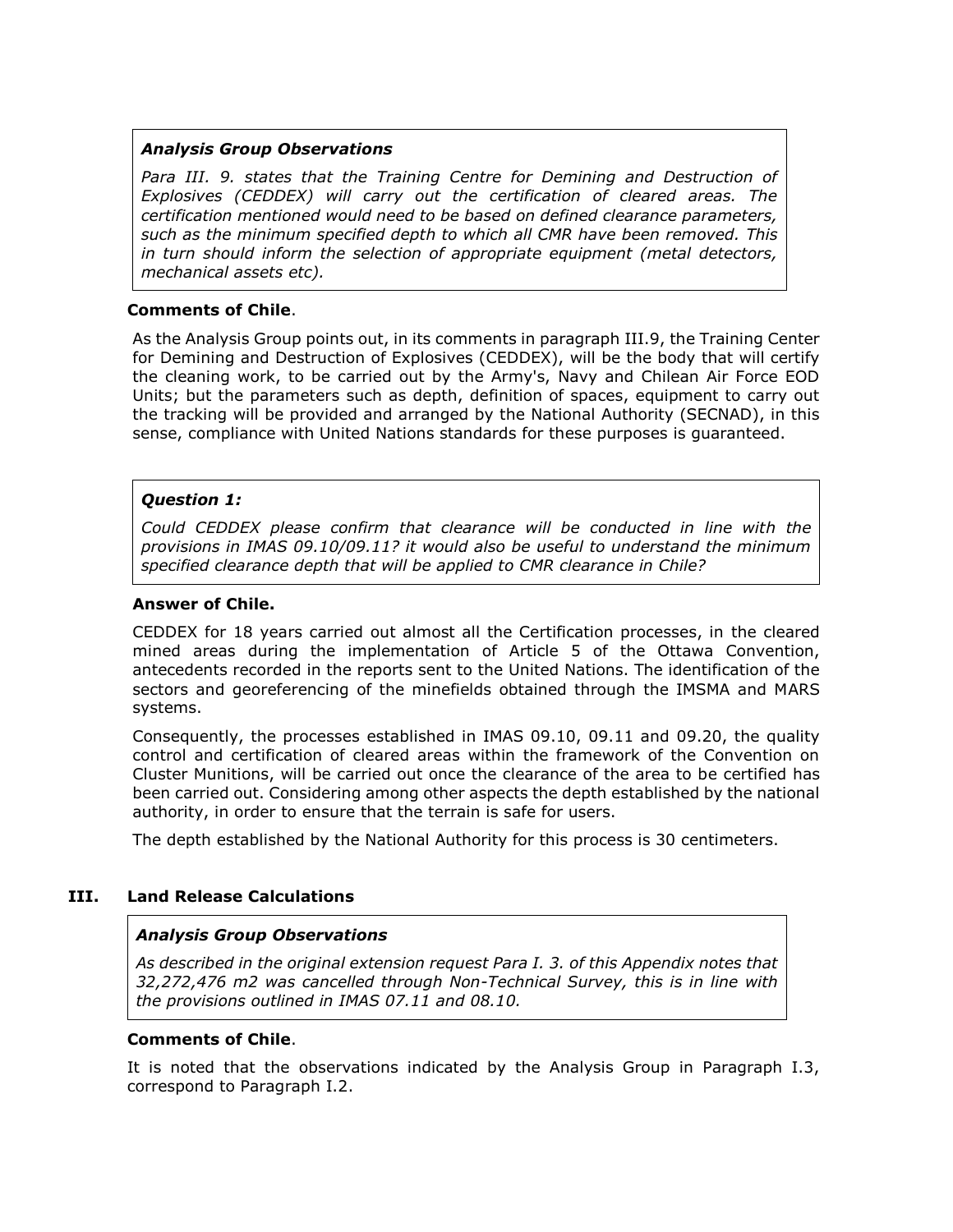In fact, 32,272,476 m2 were reduced through Non-Technical Surveys (NTS), which are in accordance with IMAS 07.10, 07.11 and 08.10, with the reduction of 64,611,124 m2 remaining, by means of Technical Surveys (TS), in accordance with IMAS 07.10, 07.11 and 08.20.

The TS have not been carried out in the four areas contaminated by cluster bombs, which makes it impossible to provide figures in this regard.

### *Question 2:*

*Do the authorities expect further area to be reduced through Technical Survey in line with the provisions outlined in IMAS 07.11 and 08.20? If so, are figures available for each of the contaminated areas?*

#### **Answer of Chile.**

There is still no financing to carry out the technical studies, which would allow reducing the contaminated areas.

*From the information provided it is also difficult to understand some of the clearance planning figures, for example: The table in para I .4. outlines remaining suspected contamination at each of the four clearance sites, the table in III. 5. outlines the forecast number of operational months for each site, from these we can discern the forecast monthly clearance rate in sqm and Ha:*

| contaminated area | responsible | suspected  | months | rate<br>in. | rate in  | rate in     | rate in     |
|-------------------|-------------|------------|--------|-------------|----------|-------------|-------------|
|                   | unit        | area m2    |        | m2/month    | Ha/Month | $m2$ /day   | Ha/day      |
|                   |             |            |        |             |          | (assuming   | assuming)   |
|                   |             |            |        |             |          | 21 work     | 21 work     |
|                   |             |            |        |             |          | days/month) | days/month) |
| Pampa Chaca Este  | Arica       | 30,560,000 | 51     | 599,216     | 59.9     | 28,534      | 2.9         |
| Delta             | Calama      | 28,291,563 | 49     | 577,379     | 57.7     | 27,494      | 2.7         |
| <b>Barrancas</b>  | UDH Fach    | 2,669,542  |        | 381,363     | 38.1     | 18,160      | 1.8         |
| Pta. Zenteno      | Pomta       | 3,090,019  |        | 386,252     | 38.6     | 18,393      | 1.8         |

#### *Analysis Group Observations*

*Para II. 4. Notes that each clearing unit have at least 7 'tracking teams' (in addition to EOD capacity and other support functions). Para III. 2. Notes that previous experience indicates a daily 'advance' of one hectare a day per 'tracking pair'. Assuming that each tracking team consists of a tracking pair one would therefore calculate an average rate of 7 Ha per day. As the forecast rates are less than half of that it is clear they have not been calculated based on the numbers/experience cited in para III. 2.*

#### **Comments of Chile**.

In relation to the comments of the Analysis Group, which emerge from the tables in paragraph I.4 (Suspicious Areas to be cleared) and paragraph III.5 (Operational Provisions for the cleaning of cluster munition remnants), such as the observations that follows from paragraph II.4 (Minimum Organization of an EOD Unit) and paragraph III.2 (Experience of daily progress by binomial), the decision was made to present a new "Projection Projection Planning For Cleaning Operations Remains of Cluster Munitions ".

1. Background of the areas contaminated by clearing: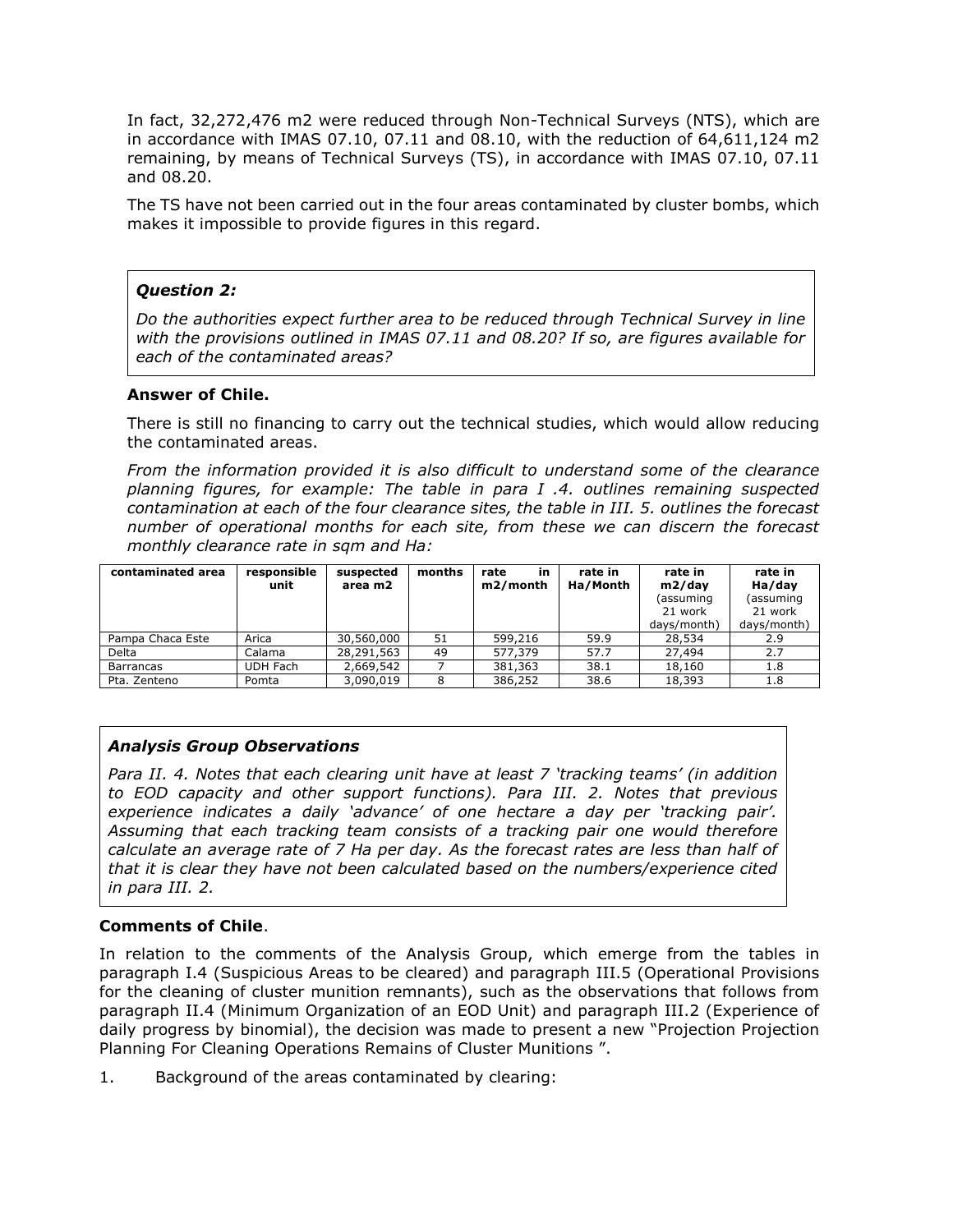- a. The possible contamination of the firing ranges where cluster munitions were used, and other types of ammunition, implies that the calculations made with parameters of areas tracked in other areas of the country, which had a lower level of contamination, allow us to point out that using the Same standards established in the IMAS and the institutional regulations of the Chilean Armed Forces, the level of progress could be much lower than what was initially considered in paragraph III.2 (Experience of daily progress by binomial).
- b. In order to make a comparison of these factors, screening tests were carried out in an institutional area, specifically in a site dedicated to the destruction of UXOs, with high contamination of metal remains and scrap metal, which showed an advance average per 100 m2 tracker, in a 4.5 hour day.
- c. Considering the values obtained in the experiences of the Non-Technical Survey carried out in 2019, the practical work carried out in previous years and the field tests in a UXO destruction area, it has been possible to define that the average progress of a couple of trackers, considering optimal conditions to carry out this technical work, in a high contamination area, could reach a maximum tracking of 5,000 m2 per day.
- 2. Arica and Parinacota Region.
	- a. The Non-Technical Survey carried out in December 2019, allowed to reduce 3,150,000 m2 of the original surface of 33,710,000 m2, leaving the surface to be treated at 30,560,000 m2. However, this same Non-Technical Survey indicates the need to track the total surface of Pampa Chaca Este area, mainly due to the high presence of projectile detonations of different types, which represents a high contamination of UXOs, in addition to the high presence of scrap metal from the remains of all kind of munitions and targets.
	- b. According to the aforementioned, in the case of Pampa Chaca Este the following is obtained:
		- 1) Area: 30,560,000 m2, corresponding to 6,112 lots of 5,000 m2 each.
		- 2) EOD unit for cleaning cluster munition remnants:

The EOD Unit for the tracking, detection and destruction of cluster munition remains to be used in the Pampa Chaca firing range will be one Tracking Section made up of 2 teams of 14 Trackers (7 pairs) each.

3) Estimated time for the execution of the technical works: The "Work Week" of 5 days is considered.

| Surface Contaminated Area (Lots of 5,000 m2)                       |     |  |  |  |  |
|--------------------------------------------------------------------|-----|--|--|--|--|
| Work Days by Tracking Section (14 Detection pairs)                 | 437 |  |  |  |  |
| Weeks organizing work areas and security corridors                 | 4   |  |  |  |  |
| Weeks Detection by Tracking Section                                | 88  |  |  |  |  |
| Weeks Clearance and Removal by Tracking Section                    | 58  |  |  |  |  |
| Weeks Destruction by Tracking Section (EOD Squad)                  | 44  |  |  |  |  |
| Weeks Organization, Detection, Clearance, Removal<br>and           |     |  |  |  |  |
| Destruction Process by Tracking Section                            |     |  |  |  |  |
| Weeks Internal Quality Assurance Process                           |     |  |  |  |  |
| Weeks Certification Process (External Quality Control) considering |     |  |  |  |  |
| LU 1 Normal                                                        |     |  |  |  |  |
| Number of Weeks to complete the Complete Process                   |     |  |  |  |  |
| Number of Months to complete the Complete Process                  | 57  |  |  |  |  |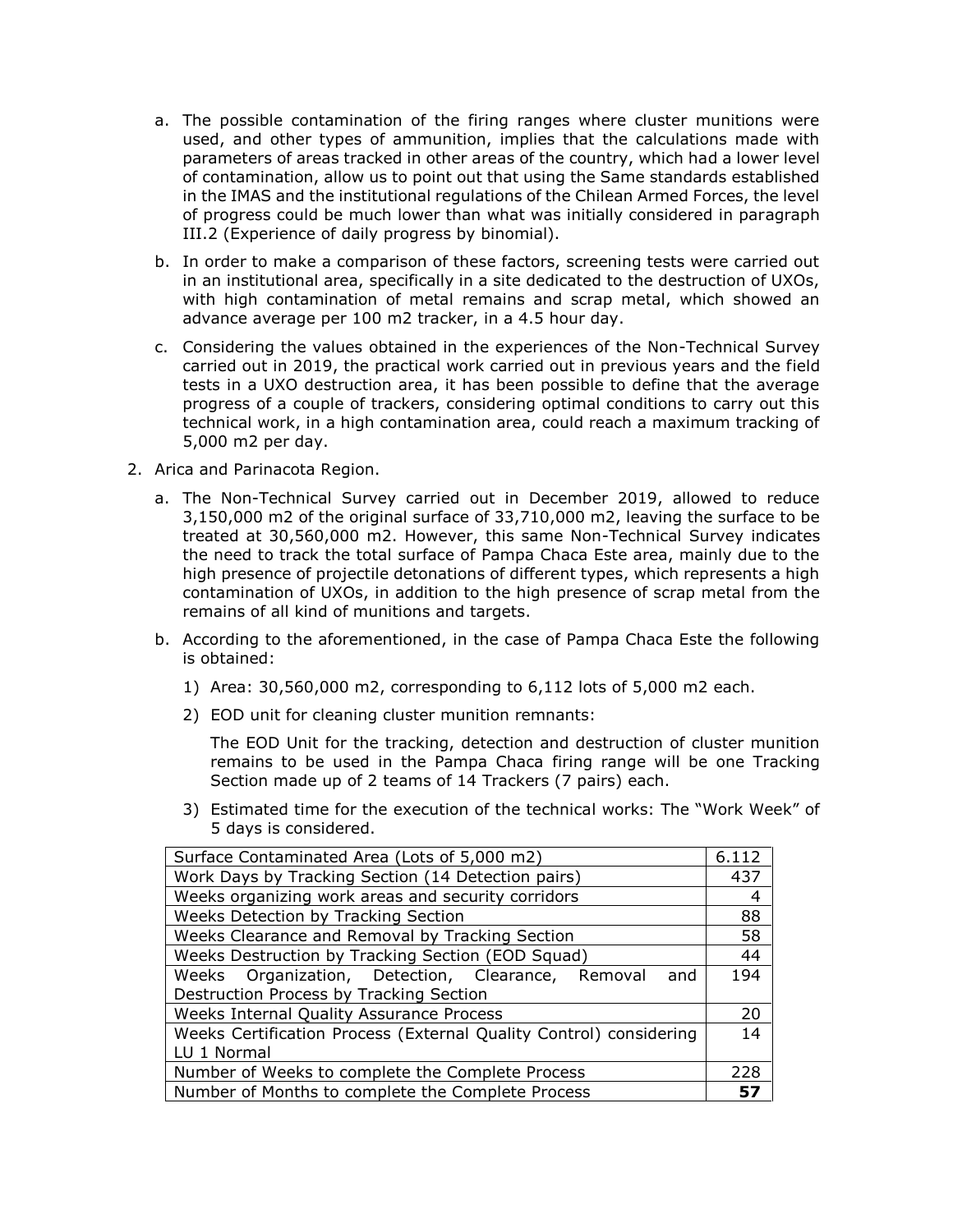- 3. Tarapacá Region.
	- a. Delta firing range
		- 1) The final report of the Non-Technical Survey of the Delta firing range dated February 6, 2020, established a Suspicious Hazardous Area (SHA) of 28,291,563 m2, which allowed to reduce 8,325,306 m2 of the original surface of 36,616,869 m2. The Non-Technical Survey established that in previous years, technical work was carried out to clean up the UXOs, without the procedures established in the IMAS; therefore, according to the information gathered by the Unit that carried out the Non-Technical Survey, it proposes to divide the area to be cleared into one canceled lot, two lots defined as Suspicious Hazardous Area (SHA) and one lot as Confirmed Hazardous Area (CHA). However, these antecedents must be confirmed with the Technical Survey, which will define more precisely the level of contamination that exists.
		- 2) Considering the average levels of progress in cleaning activities in areas with remnants of war ammunition, in the case of the Delta the following is obtained:
			- a) Area: 28,291,563 m2, corresponding to 5,658 lots of 5,000 m2 each.
			- b) EOD unit for cleaning cluster munition remnants:

The EOD Unit for the tracking, detection and destruction of cluster munition remains to be used in the Delta Firing Range, will be one Tracking Section made up of 2 Crews of 14 Trackers (7 pairs) each.

c) Estimated time for the execution of technical works:

The 5-day Work Week is considered. In addition, this Unit must provide for the installation of a camp in the general area of Delta Firing Range.

| Surface Contaminated Area (Lots of 5,000 m2)                       |     |  |  |  |
|--------------------------------------------------------------------|-----|--|--|--|
| Work Days by Tracking Section (14 Detection pairs)                 | 404 |  |  |  |
| Weeks organizing work areas and security corridors                 | 4   |  |  |  |
| Weeks Detection by Tracking Section                                | 81  |  |  |  |
| Weeks Clearance and Removal by Tracking Section                    | 54  |  |  |  |
| Weeks Destruction by Tracking Section (EOD Squad)                  |     |  |  |  |
| Weeks Organization, Detection, Clearance, Removal<br>and           |     |  |  |  |
| Destruction Process by Tracking Section                            |     |  |  |  |
| Weeks Internal Quality Assurance Process                           |     |  |  |  |
| Weeks Certification Process (External Quality Control) considering |     |  |  |  |
| LU 1 Normal                                                        |     |  |  |  |
| Number of Weeks to complete the Complete Process                   |     |  |  |  |
| Number of Months to complete the Complete Process                  | 52  |  |  |  |

- b. Barrancas firing range
	- 1) The final report of the Non-Technical Survey of the Barrancas firing range, established 3 Suspicious Danger Area of 2,669,542 m2.
	- 2) Considering the average levels of progress in cleaning activities in areas with remnants of war ammunition, in the case of the Barrancas firing range the following is obtained:
		- d) Area: 2,669,542 m2, corresponding to 534 lots of 5,000 m2 each.
		- e) EOD unit for cleaning cluster munition remnants: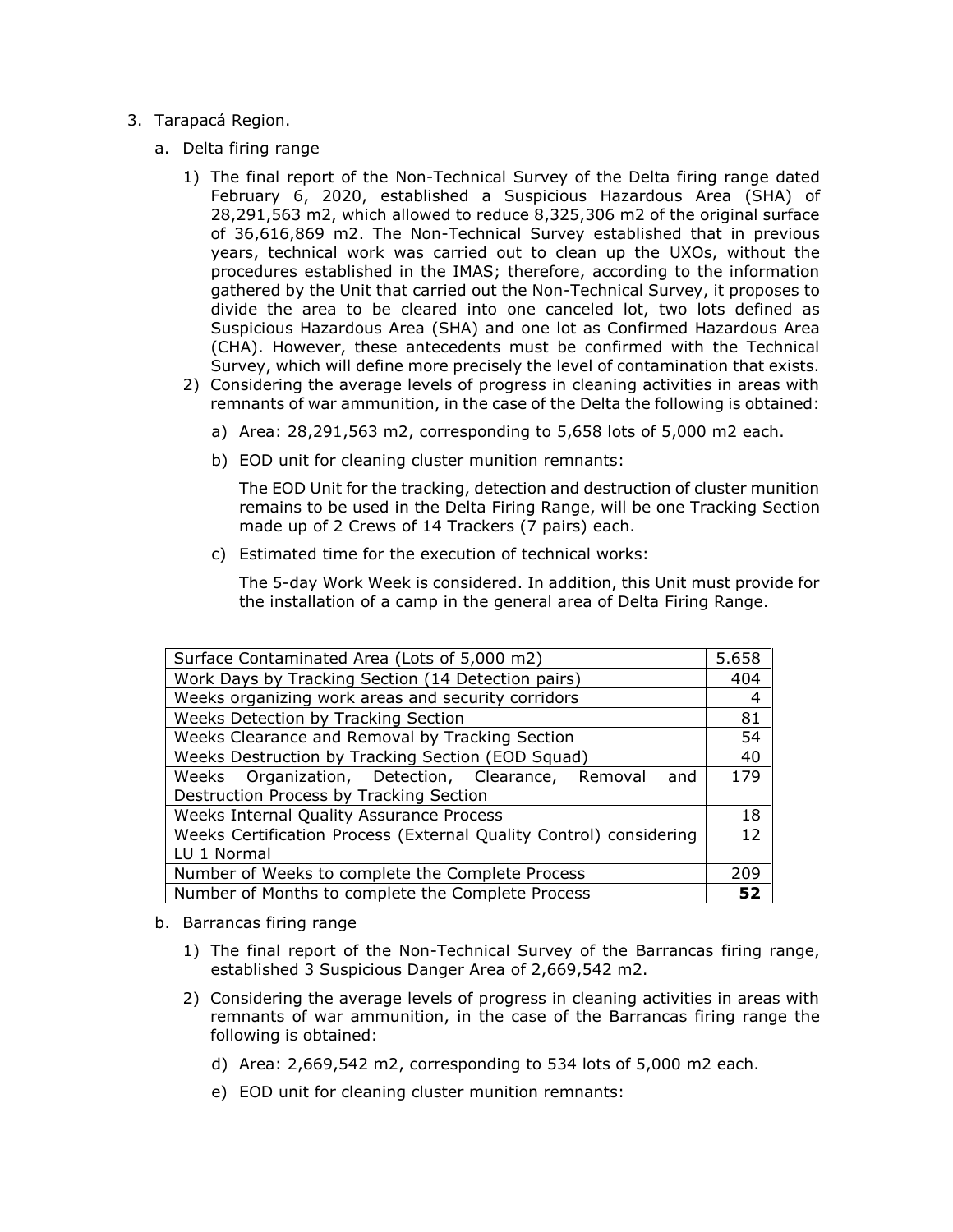The EOD Unit for the tracking, detection and destruction of cluster munition remains to be used in the Barrancas Firing Range, will be one Tracking Section made up of 2 Crews of 14 Trackers (7 pairs) each.

f) Estimated time for the execution of technical works:

The 5-day Work Week is considered. In addition, this Unit must provide for the installation of a camp in the general area of Delta Firing Range.

| Surface Contaminated Area (Lots of 5,000 m2)                       |    |  |  |
|--------------------------------------------------------------------|----|--|--|
| Work Days by Tracking Section (14 Detection pairs)                 | 76 |  |  |
| Weeks organizing work areas and security corridors                 | -3 |  |  |
| Weeks Detection by Tracking Section                                | 15 |  |  |
| Weeks Clearance and Removal by Tracking Section                    | 10 |  |  |
| Weeks Destruction by Tracking Section (EOD Squad)                  | -8 |  |  |
| Weeks Organization, Detection, Clearance, Removal<br>and           |    |  |  |
| Destruction Process by Tracking Section                            |    |  |  |
| Weeks Internal Quality Assurance Process                           |    |  |  |
| Weeks Certification Process (External Quality Control) considering |    |  |  |
| LU 1 Normal                                                        |    |  |  |
| Number of Weeks to complete the Complete Process                   | 45 |  |  |
| Number of Months to complete the Complete Process                  | 11 |  |  |
|                                                                    |    |  |  |

- 4. Magallanes Region.
	- a. The Non-Technical Survey carried out in the Punta Zenteno Firing Range was able to determine the existence of a high level of contamination of UXOs explosives of various types, and there is also no history of technical work carried out in previous years. The Non-Technical Survey determined a total surface to be treated of 3,090,019.11 m2, canceling 3,428,580.89 m2 of the initial total of 6,518,600 m2.
	- b. According to the aforementioned, in the case of Punta Zenteno Firing Range the following is obtained:
		- 1) Area: 3,590,019.11 m2, corresponding to 618 lots of 5,000 m2 each.
		- 2) EOD unit for cleaning cluster munition remnants:

The EOD Unit for the tracking, detection and destruction of cluster munition remains to be used in the Punta Zenteno Firing Range will be 01 (One) Tracking Section made up of 2 Teams of 14 Trackers (7 pairs) each.

3) Estimated time for the execution of the technical works: The "Work Week" of 5 days is considered.

Given the climatic conditions that this region presents, with winters of intense rains of water and snow, the technical works must necessarily be carried out in the summer season, considering from October to April.

| Surface Contaminated Area (Lots of 5,000 m2)             |    |  |  |  |  |
|----------------------------------------------------------|----|--|--|--|--|
| Work Days by Tracking Section (14 Detection pairs)       | 88 |  |  |  |  |
| Weeks organizing work areas and security corridors       |    |  |  |  |  |
| Weeks Detection by Tracking Section                      |    |  |  |  |  |
| Weeks Clearance and Removal by Tracking Section          |    |  |  |  |  |
| Weeks Destruction by Tracking Section (EOD Squad)        |    |  |  |  |  |
| Weeks Organization, Detection, Clearance, Removal<br>and |    |  |  |  |  |
| Destruction Process by Tracking Section                  |    |  |  |  |  |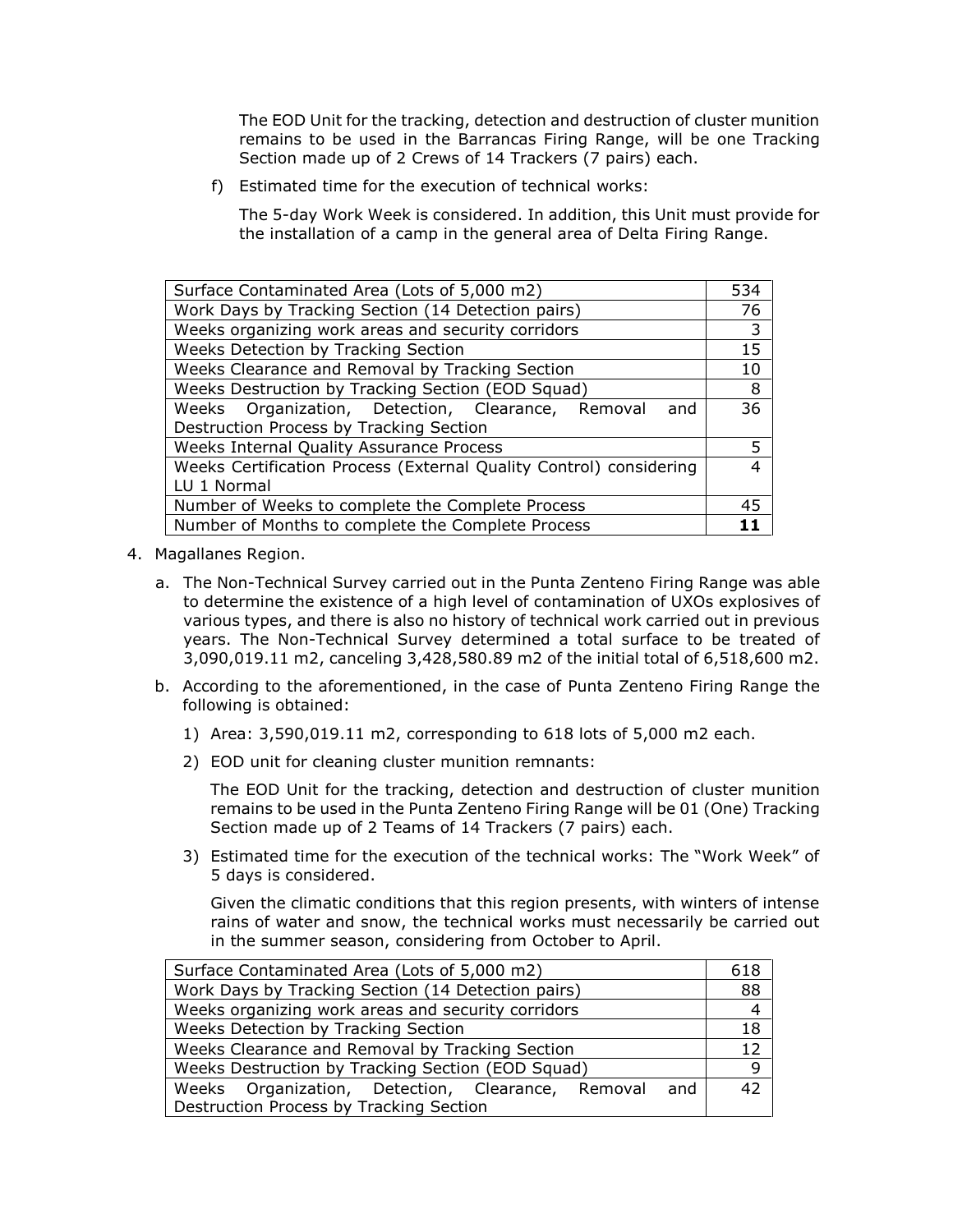| Weeks Internal Quality Assurance Process                           |    |
|--------------------------------------------------------------------|----|
| Weeks Certification Process (External Quality Control) considering |    |
| LU 1 Normal                                                        |    |
| Number of Weeks to complete the Complete Process                   |    |
| Number of Months to complete the Complete Process                  | 13 |

### *Question 3:*

*Could the relevant authority please provide additional information on how the forecast rates were calculated?*

#### **Answer of Chile.**

Additional information on how forecast rates were calculated can be obtained in the answer of question 2 and in the Annex "Country Summary".

#### *Question 4:*

*It would also be useful to confirm/understand the number of active searchers deployed in each of the units, and how many units will be deployed at each contaminated area?*

#### **Answer of Chile.**

Additional information on the number of active searchers deployed in each of the units, and how many units will be deployed at each contaminated area can be obtained in the answer of question 2 and in the Annex "Country Summary".

#### *IV. Financial resources to implement work plan*

#### *Analysis Group Observations*

*The budget projections in the table on p. 10 are not clear to follow as there are a lot of inconsistencies. For instance, in 2021 Chile projects assistance of USD 225,574, but the following year USD 45,574, etc. Addionally, the Chilean Pesos and the US Dollar equivalent do not match. An explanation would help better understand the available funding and the financing gap.*

#### **Comments of Chile**.

- 1. Budget projections consider resources in national currency and other resources in foreign currency, in this case in United States dollars (US \$).
- 2. If you want to know the total in a single currency, you will have to convert one and add them from there. The projected expenses in US  $$$  correspond to resources that will be spent in that currency.
- 3. To simplify the above, a table summarizing the national cost in US dollar currency has been constructed below.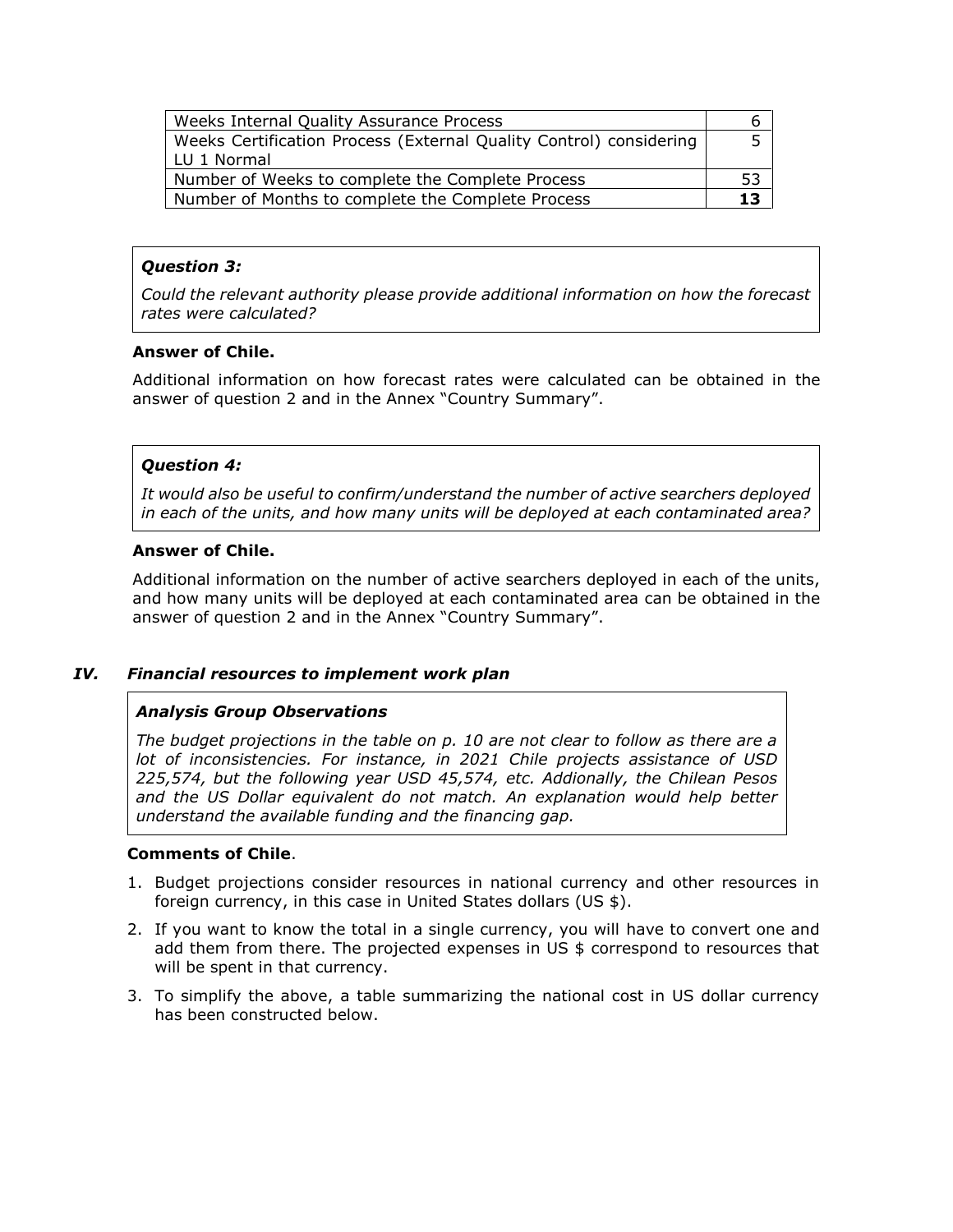| US\$                  | 2021         | 2022         | 2023         | 2024         | 2025         | 2026         |
|-----------------------|--------------|--------------|--------------|--------------|--------------|--------------|
| <b>SECNAD</b>         | 509.480,37   | 915.515,50   | 1.132.143,41 | 358.473,88   | 358.473,88   | 358.473,88   |
| EOD ARICA<br>(Army)   | 188.060,80   | 211.316,61   | 211.316,61   | 211.316,61   | 211.316,61   | 123.739,70   |
| EOD IQUIQUE<br>(Army) |              | 211.316,61   | 211.316,61   | 211.316,61   | 211.316,61   | 111.762,96   |
| <b>EOD FACH</b>       |              | 116.414,12   |              |              |              |              |
| EOD (Navy)            |              | 116.414,12   |              |              |              |              |
| <b>CEDDEX</b>         | 81.189,78    | 64.931,25    | 64.931,25    | 23.512,12    | 64.931,25    | 23.512,12    |
| <b>EMCO</b>           | 593.741,82   | 871.963,10   | 693.642,41   | 693.642,41   | 693.642,41   | 693.642.41   |
| <b>Total</b>          | 1.372.472,77 | 2.507.871,33 | 2.313.350,29 | 1.498.261,62 | 1.539.680,76 | 1.311.131,06 |
|                       |              |              |              |              |              |              |

**GRAN TOTAL 10.542.767,83**

#### **Note: Conversion rate 1 US\$ = 860 Chilean Pesos**

### *Question 5:*

*How was the budget projection calculated and how much of it is guaranteed during the request period?*

#### **Answer of Chile**.

The projection of the budget was planned based on the following aspects:

- 1. The 4 areas contaminated with cluster munitions throughout the national territory and the necessary units for their cleaning were defined.
- 2. The Humanitarian Demining Units were analyzed, as well as their level of training and their needs for both equipment and means to accomplish the task. In question 2 and Annex "Country Summary" you can see the number of personnel by geographic area.
- 3. Different studies were carried out that allowed defining the amount of time to clear the four contaminated areas.
- 4. Based on the availability of financial resources, it was defined that for the 1st. year of work could only be activated in the following aspects:
	- a. It was defined that it would only be operated in the Pampa Chaca Este Firing Range, since it has the largest area, trained personnel, its equipment and means are operational.
	- b. It was defined to train personnel in EOD1 and EOD2 courses, the rest of the EOD units that will not work in the contaminated areas with cluster munitions in the 1st. year.
	- c. Maintenance and equipment repairs were defined for the units that will not work on the 1st. year.

#### *Analysis Group Observations*

*The table in para.III.15 suggests that the cleaning operations will be carried out in 2021 in all four contaminated areas simultaneously, but according to the budget contained in para. IV.2a, three out of the four EOD units responsible for the clearance operation (their allocation is deducted from the table in para.III.5) will not receive any budget for that year.*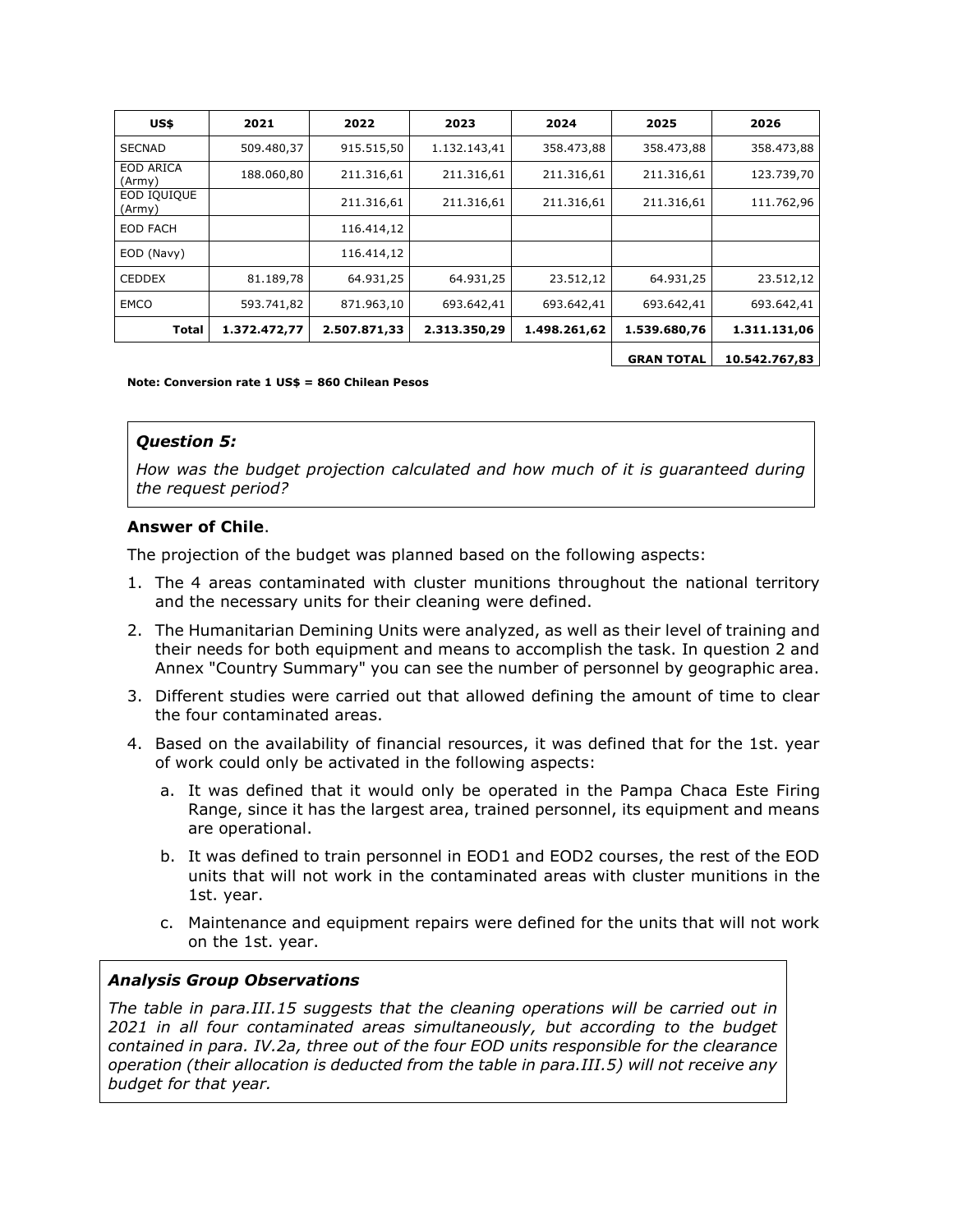### **Comments of Chile**.

During 2021, it is planned to start activities to prepare for the clearance of Cluster Munitions.

EOD units were not considered resources, since the preparation activities are considered in the budget of the Directorate. For better clarity and understanding, the corresponding table was modified.

| <b>AREA</b>      | 2021 | 2022 | 2023 | 2024 | 2025 | 2026 |
|------------------|------|------|------|------|------|------|
| Pampa de Chaca   |      |      |      |      |      |      |
| Este             |      |      |      |      |      |      |
| Delta            |      |      |      |      |      |      |
| <b>Barrancas</b> |      |      |      |      |      |      |
| Punta Zenteno    |      |      |      |      |      |      |

## *Question 6:*

*Can Chile provide clarity on the budget allocation for each of the contaminated areas/EOD units assigned?*

### **Answer of Chile.**

- 1. In accordance with Chilean legal and administrative regulations, financial resources will be requested from the Supreme Government (Ministry of Finance) in September 2020 and the budget allocation for the following year would be granted in January 2021.
- 2. In this context, the resources for the CCM will be presented during the first semester of 2020 to the Supreme Government.
- 3. This same procedure will be applied in each of the years that this cleaning operation lasts.

### *Analysis Group Observations*

*Appendix 2 para V.2 mentions that a list for "Cooperation and Assistance" is being prepared to be provided by 30 April 2020. There is not much information provided and broken down year by year indicating the additional resources required. More information on this aspect should be p provided.*

#### **Comments of Chile**.

Given the commitments to face certain Chilean social challenges, as well as the crisis caused by COVID19, international assistance is requested. The above is to replace equipment, keep what is used in demining the Anti Personnel Mines.

| <b>Activity</b>            | <b>Description</b>               | <b>Period</b>    | <b>Need</b>      |
|----------------------------|----------------------------------|------------------|------------------|
| Search and removal         | Protection gear                  | 2021-2022        | US\$ 122,352.94  |
| Search and removal         | <b>Detectors</b>                 | 2022-2023        | US\$ 400,202,39  |
| Search and removal         | Detectors software               | 2022-2023        | US\$ 296,399.52  |
| Machinery<br>maintenance   | Used in humanitarian<br>demining | 2021             | US\$ 180,000.00  |
| <b>Supporting Vehicles</b> | 1 Truck, 1 Bus & 1<br>Ambulance  | 2022-2023        | US\$ 430,588.24  |
|                            |                                  | <b>SUB TOTAL</b> | US\$1,429,543.09 |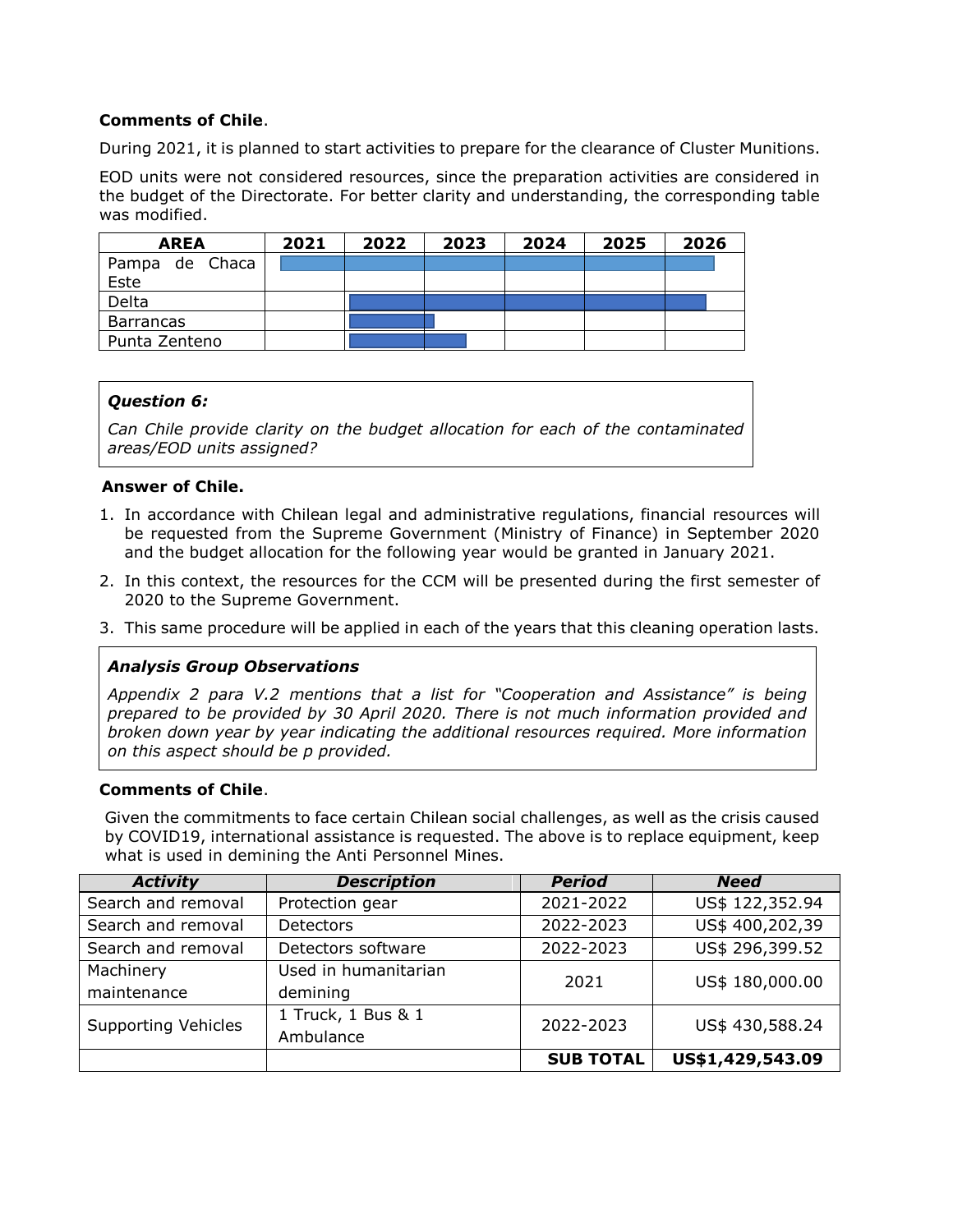| Risk education | Annual educative campaigns<br>in 4 areas, making<br>informative material. | 2021-2026                    | US\$ 200,000.00  |
|----------------|---------------------------------------------------------------------------|------------------------------|------------------|
|                |                                                                           | <b>GRAND</b><br><b>TOTAL</b> | US\$1,629,543.09 |

### **Question 7:**

What contingency plan is in place to meet the financing shortfall if government funds are not sufficient?

#### **Answer of Chile.**

As detailed throughout this questionnaire, the Chilean intention is that this cleaning operation will be carried out with national resources. The above, ideally increased with certain resources provided through international assistance, as detailed in Point XIV (previous table).

On the other hand, the greatest danger at present is the COVID-19 Pandemic. This situation not only affects Chile, but the entire world.

The effects of COVID-19 are still unsuspected and could, eventually, force Chile to derive resources from the different National Financial Programs to supply urgent needs of a sanitary and / or social nature for the Chilean population.

In fact, should this extreme situation arise, in due course it would be analyzed whether it would be necessary to request international assistance, either partially or totally.

&&&&&&&&&&&&&&